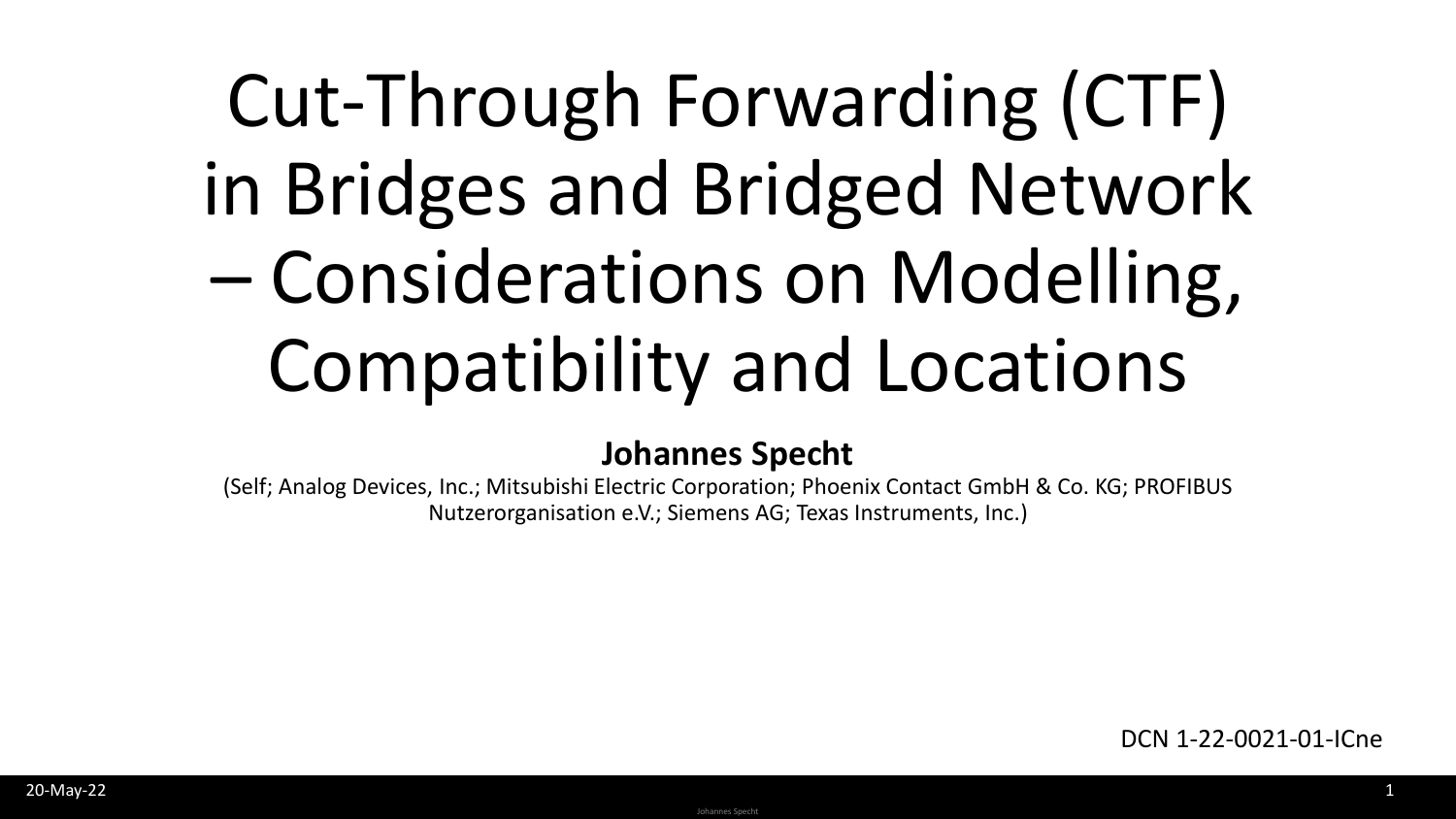### Introduction

- The discussion on April 27, 2022 based on contribution https://www.ieee802.org/3/ad hoc/ngrates/public/calls/22\_0427/jones\_nea\_0 1\_220427.pdf provided several insights on understanding different concerns on CTF/the proposed project P802.1DU.
- This slide set
	- summarizes the author's interpretation of the concerns, and thoughts/options on addressing these,
	- is on further discussing and analyzing concerns,
	- is an individual contribution (not a WG statement), and
	- limits on the first topics listed in the following.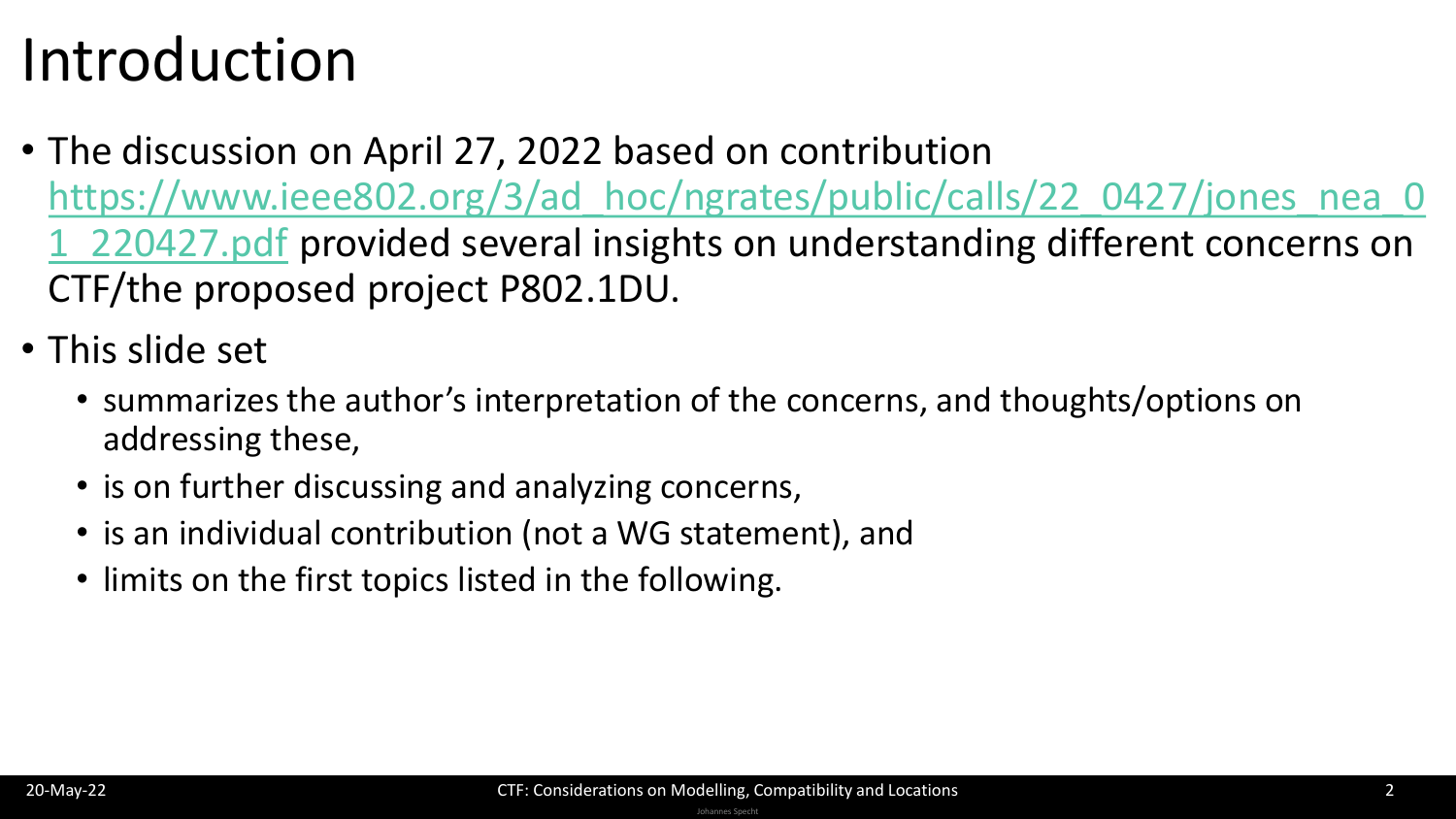### Topics and Aspects from April 27

- Topics
	- Main CTF operation frame transmission start before reception completed
	- Frames with inconsistent FCS
		- Processing by the 802.3 MAC
		- Passing between 802.3 MAC  $\Leftrightarrow$  MAC Client (bridges in the context of this slide set)
		- "FCS stomp" variations
	- Management counters
	- Options for locating CTF in IEEE 802 WGs and projects
- Aspects
	- Modelling
		- In existing 802 Stds
		- In new 802 Stds for CTF (P802.1DU)
	- Conformance/Compatibility
		- Of existing S&F implementations related to 1.2.2 of the P802.1DU CSD draft
		- Of existing CTF implementations no strong relationship to existing 802 Stds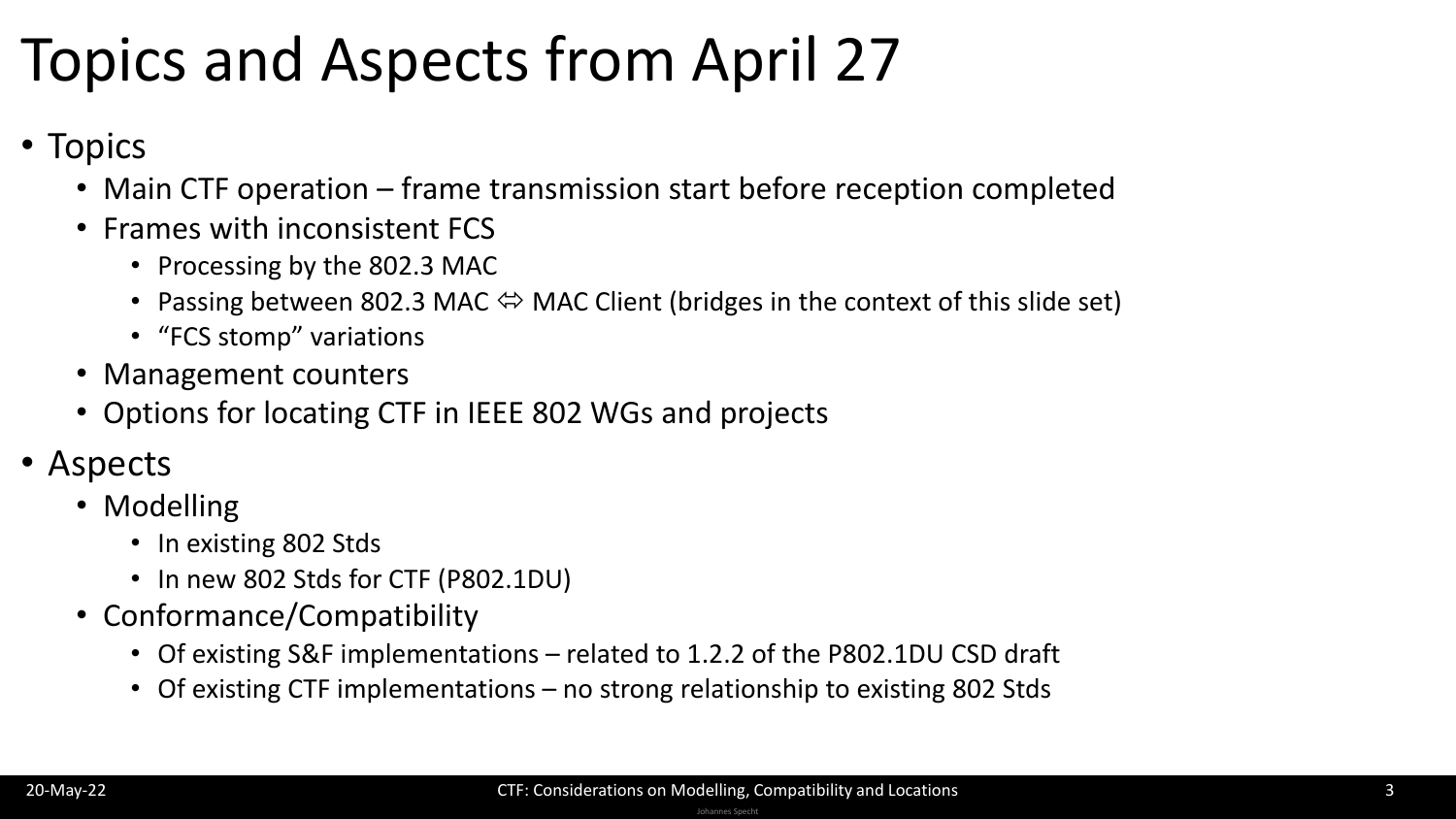### Aspects over Topics

| <b>Topic</b>                                                                                          | Aspect   Modelling:<br><b>Existing 802 Stds</b> | <b>Modelling:</b><br>New 802 Stds on CTF | <b>Conformance/Compat.:</b><br><b>Existing S&amp;F Impl.</b> | <b>Conformance/Compat.:</b><br><b>Existing CTF Impl.</b> |  |                                                                         |
|-------------------------------------------------------------------------------------------------------|-------------------------------------------------|------------------------------------------|--------------------------------------------------------------|----------------------------------------------------------|--|-------------------------------------------------------------------------|
| Main CTF operation                                                                                    | X                                               | X                                        | X                                                            | [X]                                                      |  |                                                                         |
| Frames with inconsistent FCS:<br>Processing by 802.3 MACs                                             | X                                               |                                          | X                                                            |                                                          |  | Stds 802, 802.1Q,<br>802.1AC and MAC                                    |
| Frames with inconsistent FCS:<br>Passing between 802.3 MACs<br>$\Leftrightarrow$ MAC clients (bridge) | $\sf X$                                         |                                          | X                                                            |                                                          |  | Stds (802.3)                                                            |
| Frames with inconsistent FCS:<br>"FCS stomp" variations                                               |                                                 | X                                        |                                                              | $\sf X$                                                  |  | -"New Features" for CTF<br>-No existing 802 Stds<br>-Only for diagnosis |
| Management counters                                                                                   |                                                 | $\mathsf{X}$                             |                                                              | X                                                        |  |                                                                         |
| Locating CTF in IEEE 802<br>WGs/projects                                                              |                                                 | X.                                       |                                                              |                                                          |  | P802.1DU, MAC WGs?                                                      |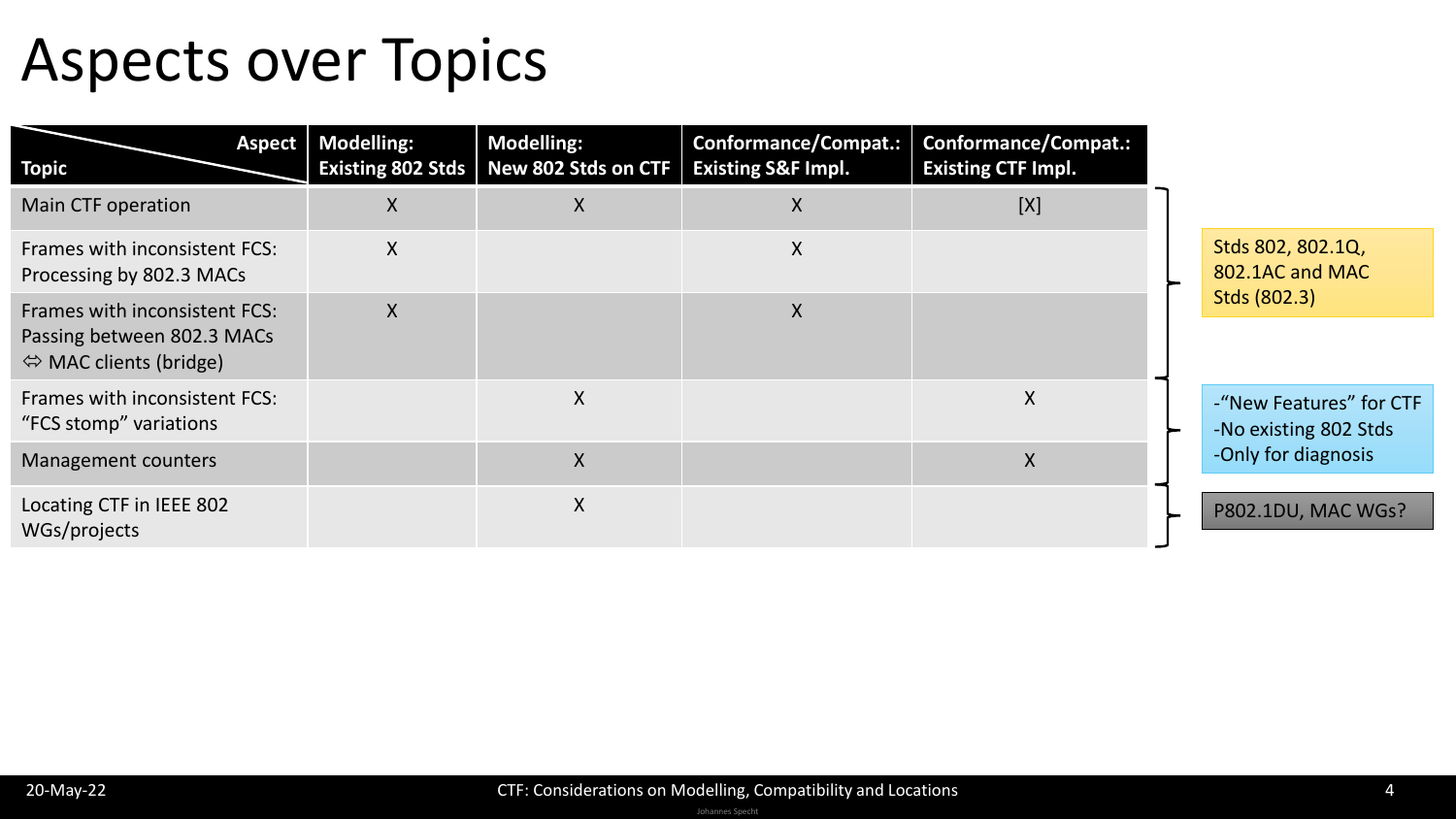## Main CTF Operation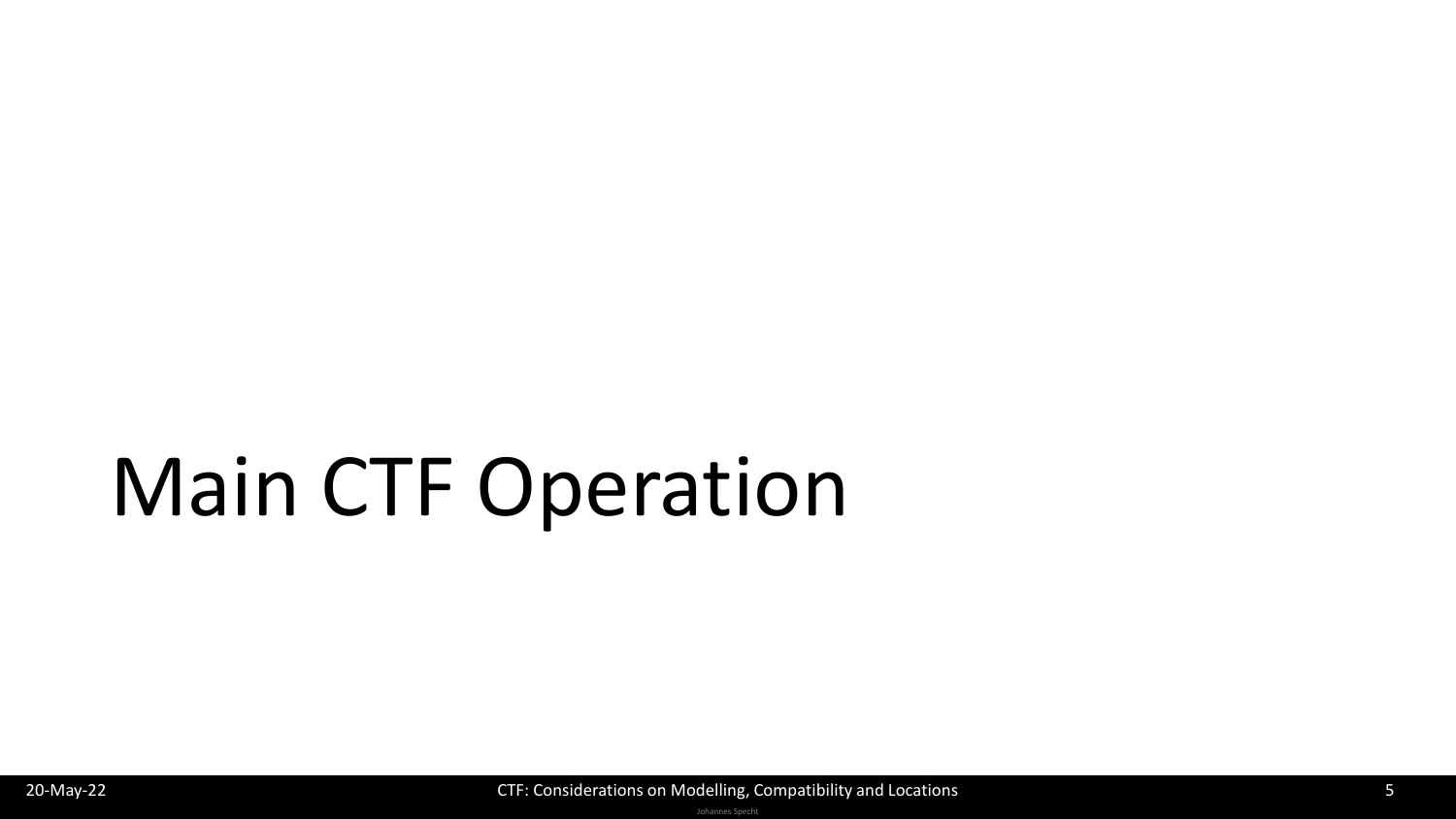### Main CTF Operation: Introduction

- Author's recollection and interpretation of related concerns discussed:
	- 1. Changing the 802.3 MAC model could be a huge Stds development task.
		- 1. The 802.3 MAC, as it is right now, passes frames to higher layers (i.e., Std 802.1AC) as atomic unit after the end of serial reception by the MAC sublayer.
		- 2. CTF could require serial transfer from MAC sublayer to higher layers.
	- 2. Existing S&F implementations conformant to IEEE Stds 802, 802.1AC and 802.1Q could be nonconformant/incompatible with P802.1DU.
- Related items presented on April 27 [\(https://www.ieee802.org/3/ad\\_hoc/ngrates/public/calls/22\\_0427/jones\\_nea\\_01\\_220427.pdf](https://www.ieee802.org/3/ad_hoc/ngrates/public/calls/22_0427/jones_nea_01_220427.pdf))
	- Slide 5
	- Slide 7
	- Slides 8 (except "without error")
	- Slides 9
	- Slide 10 (except "properly formed")
	- Slide 11 (except "without error")
	- Slides 12 and 13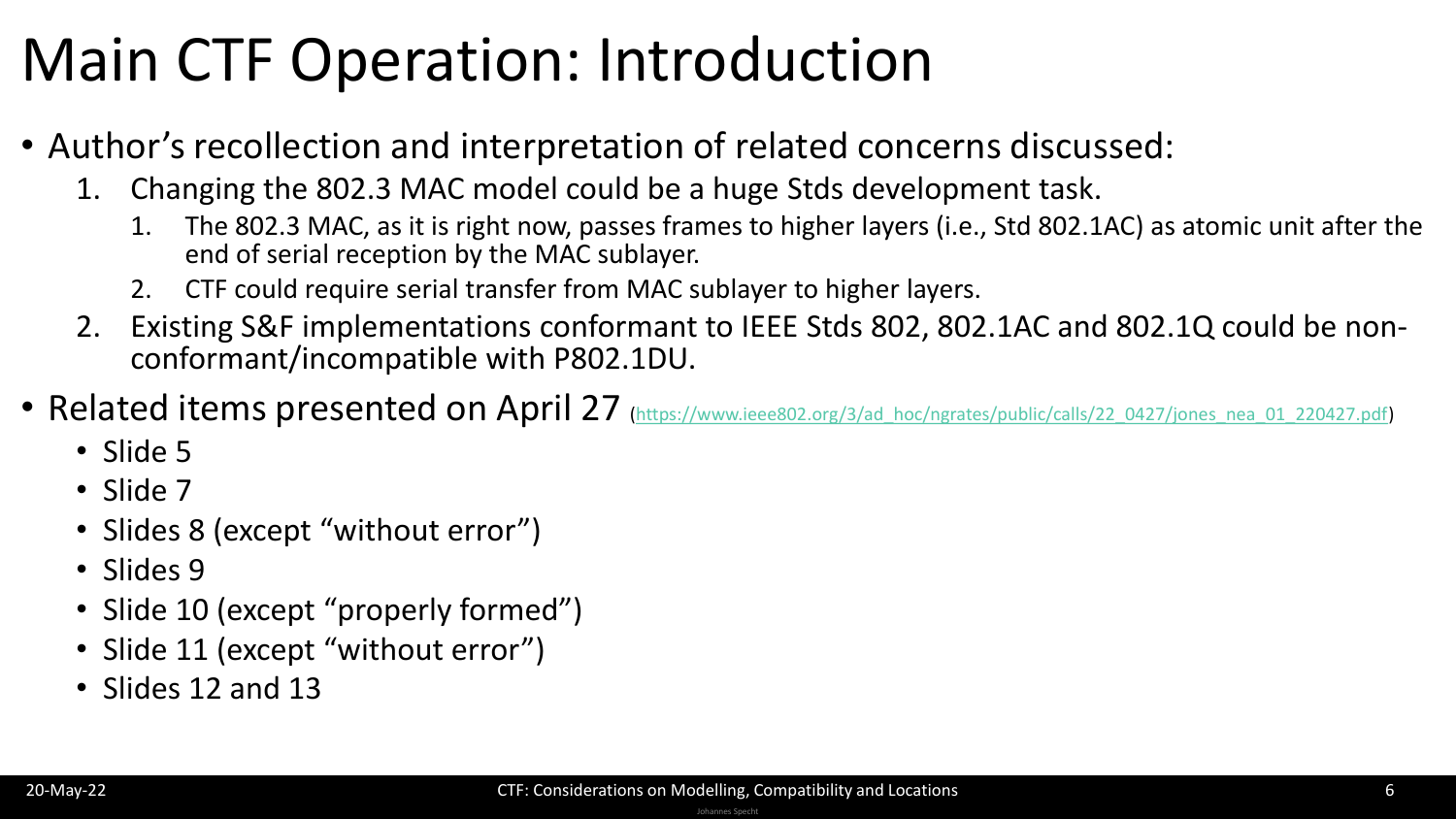### Main CTF Operation: Modelling (1)

- At least two approaches for **modelling** the main CTF operation were presented
	- Modelling limited "as much as possible" to externally visible behavior (e.g., [https://www.ieee802.org/1/files/public/docs2021/new-specht-ctf-802-1-1121-v01.pdf\)](https://www.ieee802.org/1/files/public/docs2021/new-specht-ctf-802-1-1121-v01.pdf)
	- Modelling by look-ahead of frame reception service primitive invocations ([https://mentor.ieee.org/802.1/dcn/22/1-22-0015-01-ICne-idealistic-model-for-p802-1du.pdf\)](https://mentor.ieee.org/802.1/dcn/22/1-22-0015-01-ICne-idealistic-model-for-p802-1du.pdf)
- The second approach, modelling by look-ahead of frame reception service primitive invocations, is considered in the following:
	- Appears good for progressing discussions in the joint NEA/Nendica ad hoc meetings
	- Along the idea of showing potential approaches to address concerns for discussion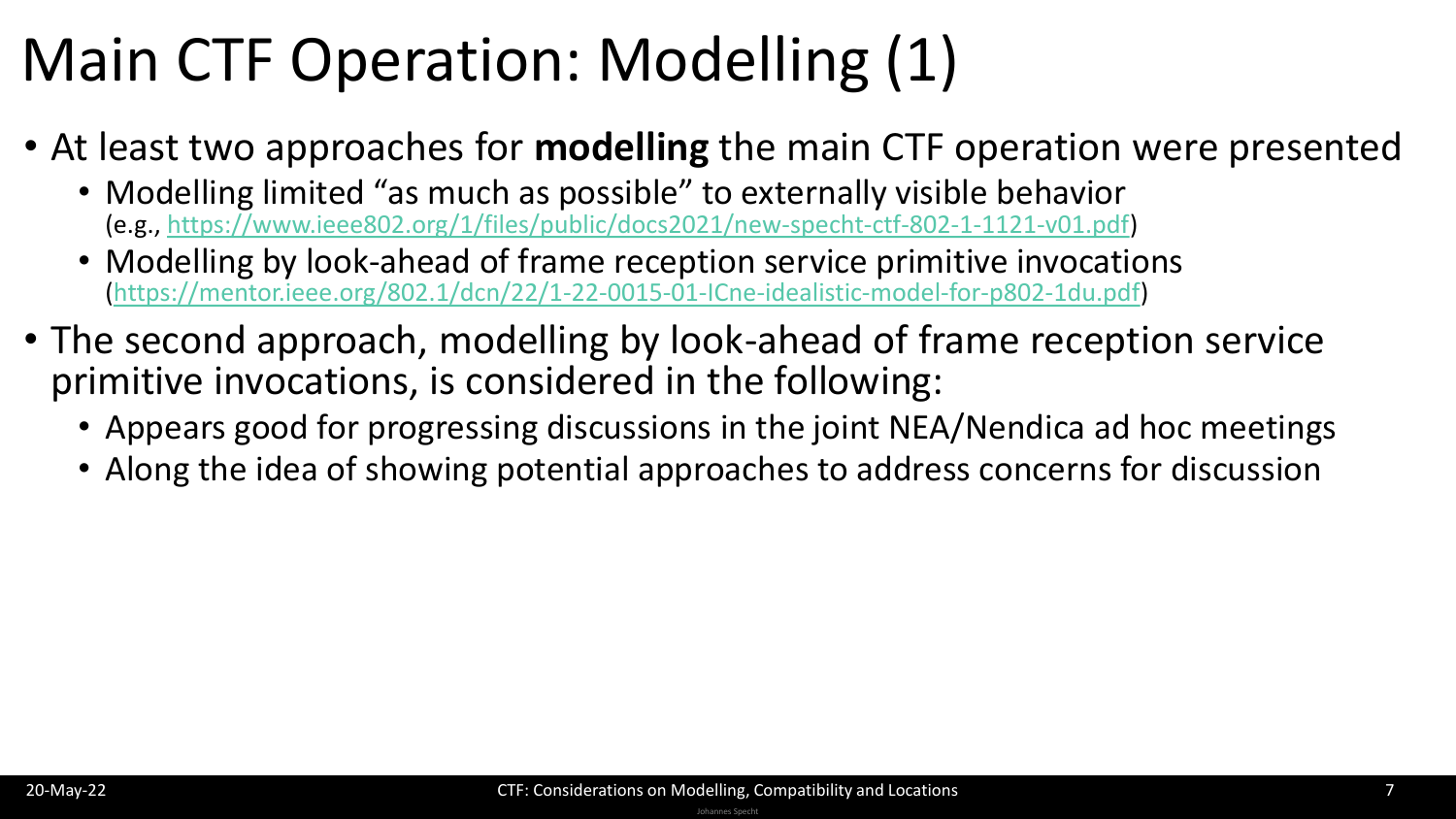## Main CTF Operation: Modelling (2)

- Modelling by look-ahead of frame reception service primitive invocations [\(https://mentor.ieee.org/802.1/dcn/22/1-22-0015-01-ICne-idealistic-model-for-p802-](https://mentor.ieee.org/802.1/dcn/22/1-22-0015-01-ICne-idealistic-model-for-p802-1du.pdf) 1du.pdf)
- Summary of the approach
	- Look-ahead of S&F frame indication primitive invocations (i.e., on RX), resulting in new CTF frame indication primitive invocations a frame duration earlier. I.e.:
		- → **Atomic (and instantaneous)** invocations on per-frame resolution.

→ **No need for serial transfers from MAC to MAC client at a resolution below frames (e.g., octets)!**

- Similar look-ahead approaches are found in the models of lower sublayers in IEEE Std 802.3-2018 ["prescient" functions in some PCS clauses, Reconciliation Layer (65.2.3.4.5) and MAC Merge Sublayer (99.4.7.4)]
- Could be done in P802.1DU (e.g., located on top of where the ISS is in 802.1AC)
	- → **No need for changing the 802.3 MAC!**

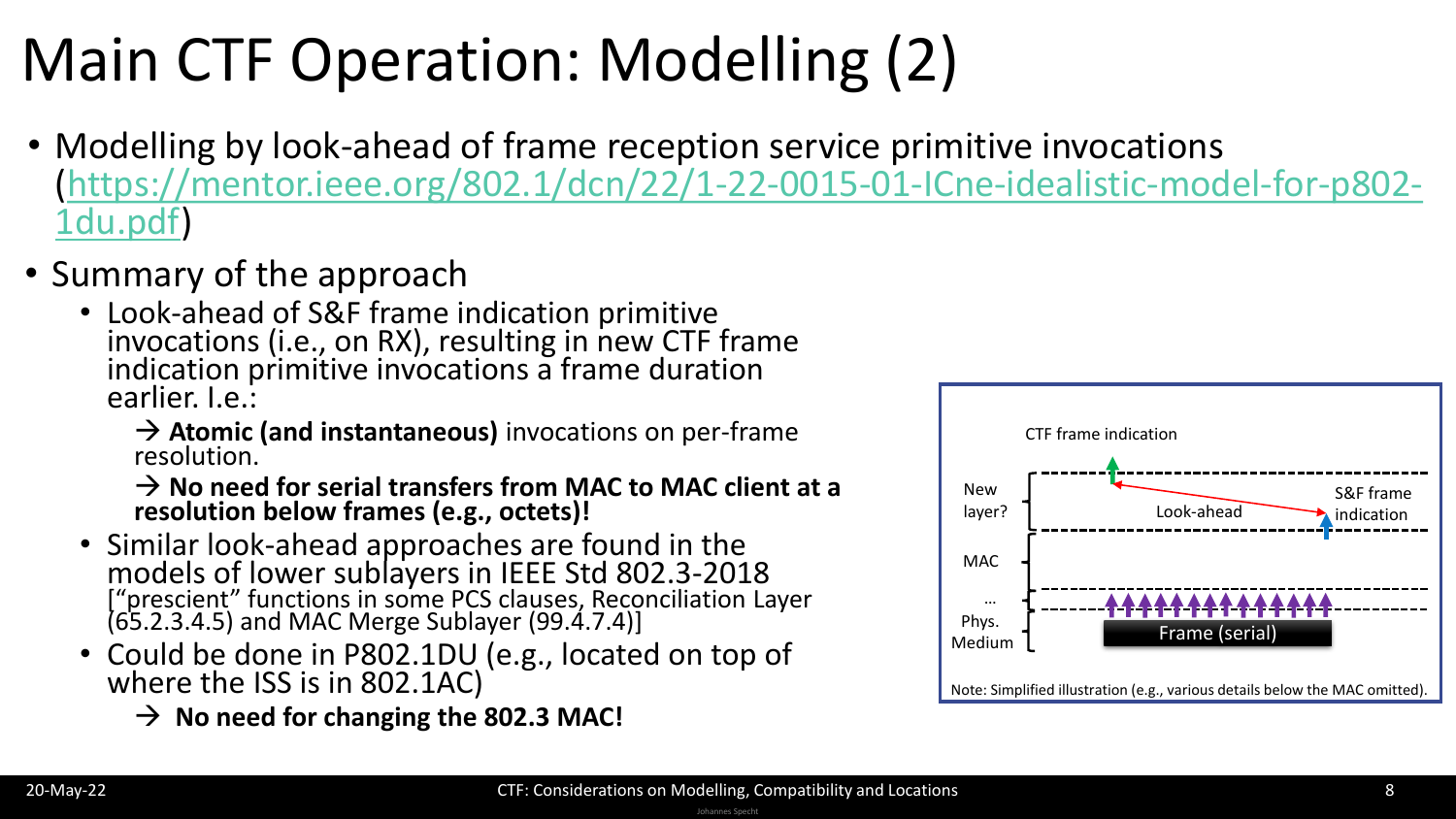## Main CTF Operation: Conformance (1)

• Author's Interpretation of the Concern

As soon as P802.1DU would require bridge implementations to start frame transmission (TX port) prior to completed frame reception (other RX port), existing S&F implementations conformant to IEEE Std 802, IEEE Std 802.1AC and IEEE Std 802.1Q could turn out non-conformant to P802.1DU.

- A technical approach
	- Extend the look-ahead based modelling approach by permitting CTF frame indication primitive invocations within an implementation-dependent range
		- Earliest: The frame duration earlier than the (non-CTF)<br>indication brimitive invocation primitive invocation
		- Latest: At the same time as (non-CTF) indication primitive invocation

#### → **Conformance of existing S&F implementations**

(even if frame transmission start prior to compete frame reception is not supported by an existing S&F implementation)

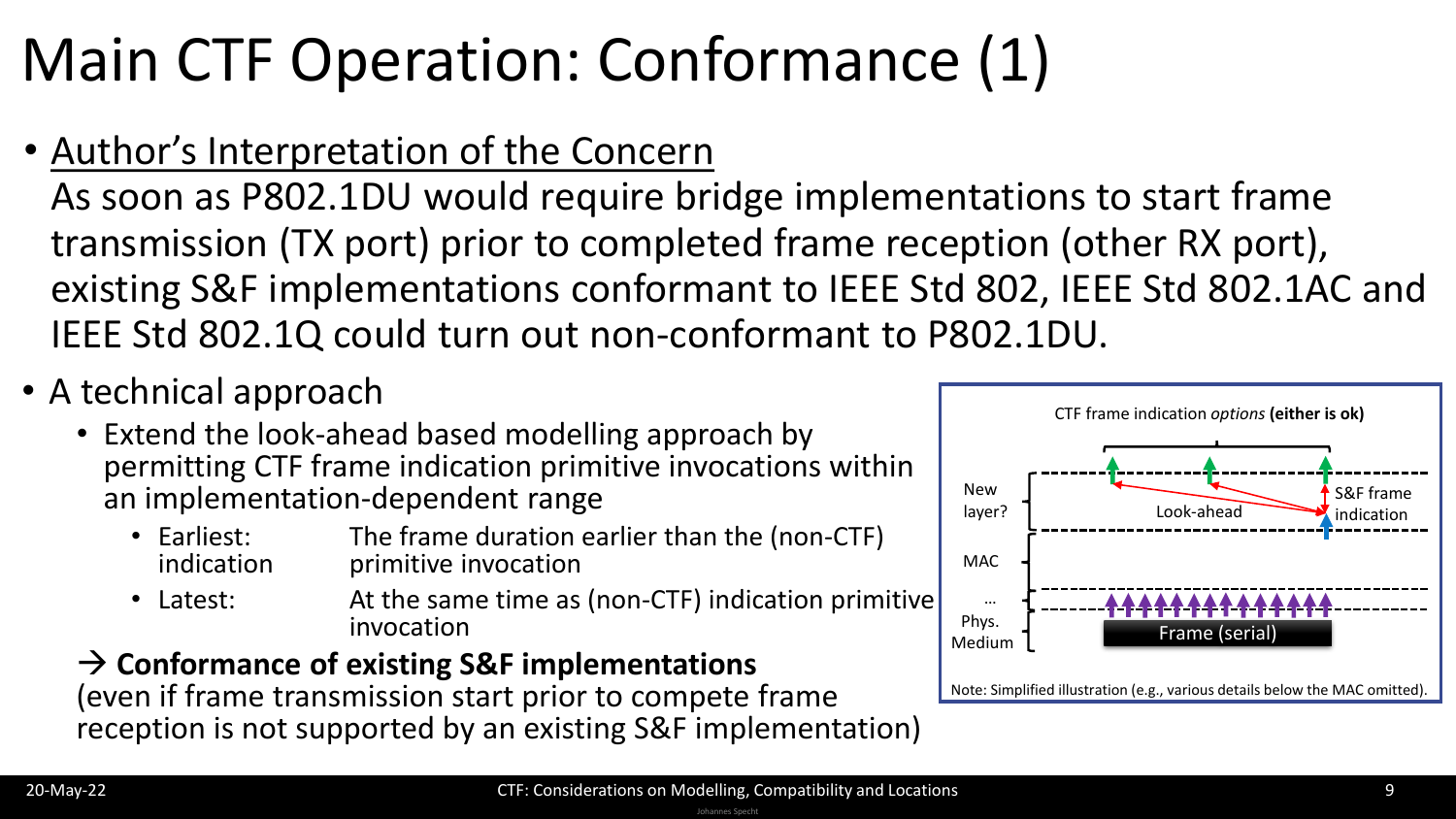## Main CTF Operation: Conformance (2)

- Thoughts on compatibility with IEEE Stds 802, 802.1AC and 802.1Q
	- CTF frame indications earlier than the associated S&F frame indication are like an optional feature of bridge implementations
	- Similar, several amendments to 802.1AC and 802.1Q introduced optional features (e.g., new traffic shapers)
	- →**It may be acceptable if WG 802.1 would answer "Yes" in**

**"1.2.2 Compatibility"** of the P802.1DU CSD draft (similar to past amendment projects)

→**WG 802.1 would be responsible for maintaining** 

**compatibility** during development of P802.1DU

- Necessary but not sufficient …
	- The main CTF operation may be the most important topic to with regard to "1.2.2 Compatibility" in CSD drafts of P802.1DU, but not the only one.
	- Achieving "1.2.2 compatibility" = "Yes" by retaining elements as optional features may apply for elements from topics other than the main CTF operation (next slides).

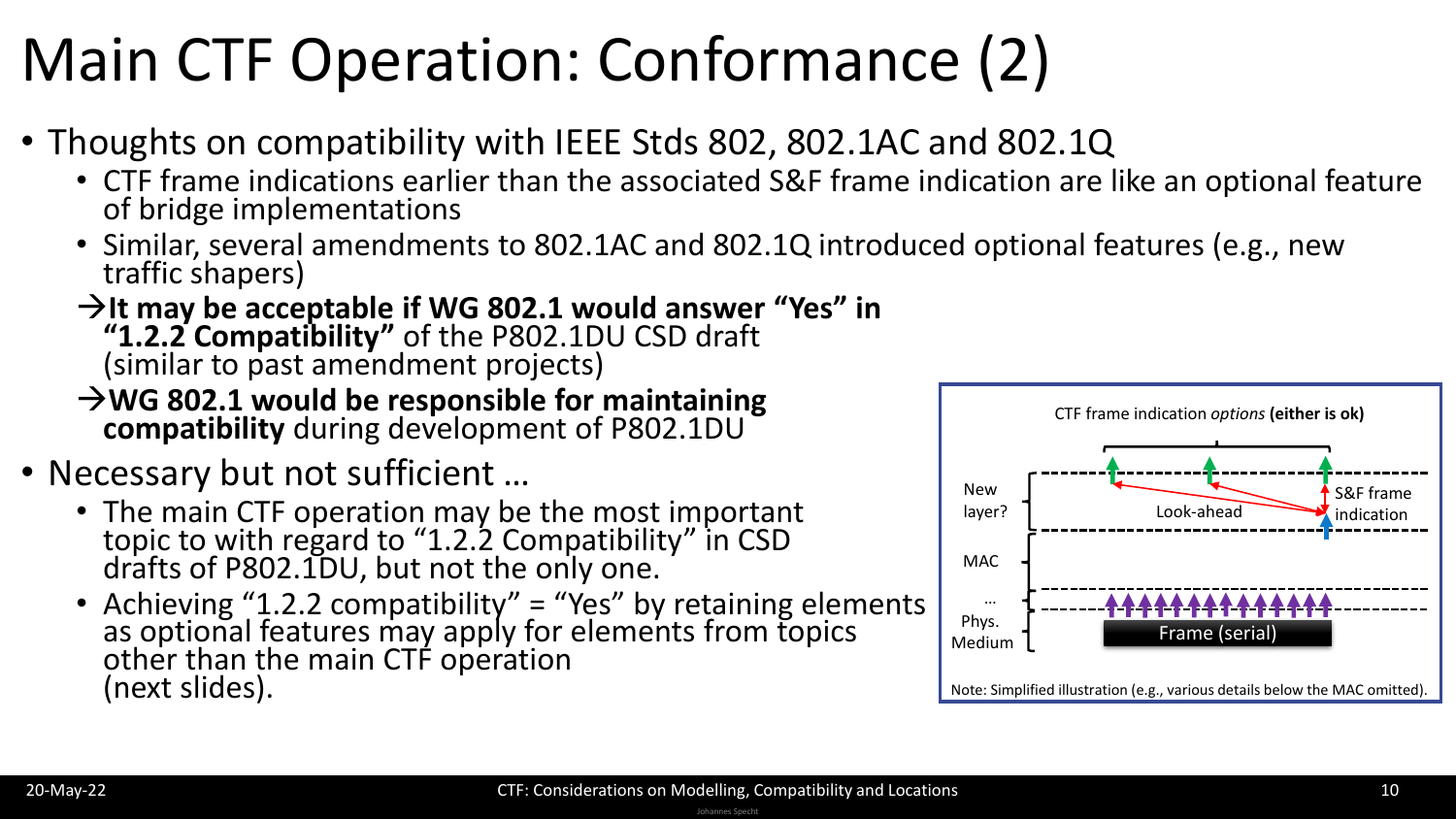# FCS: Processing by 802.3 MACs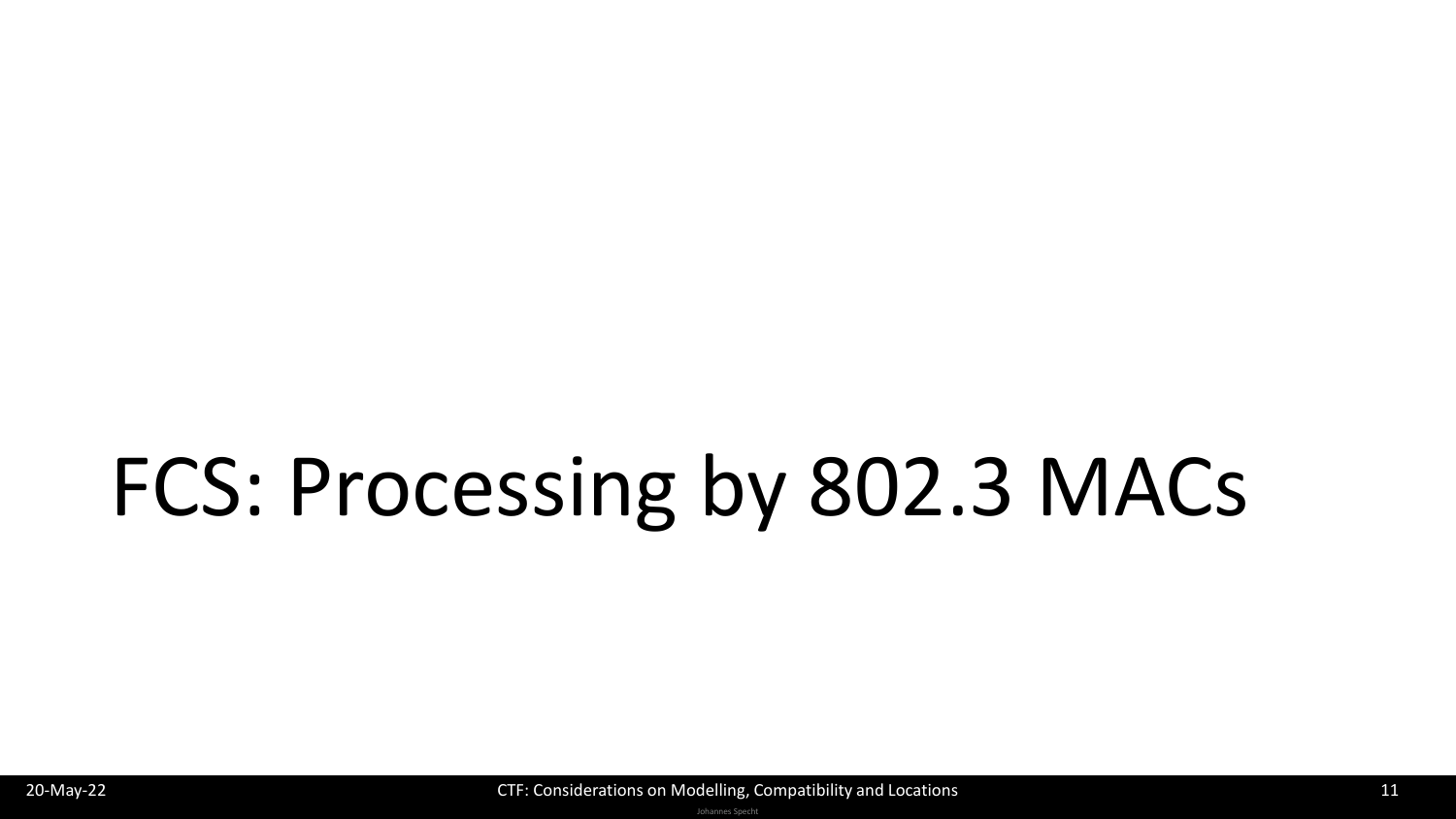### FCS: Processing by 802.3 MACs: Introduction

- Author's recollection and interpretation of related concerns discussed:
	- CTF would require the 802.3 full-duplex MAC in to:
		- Accept frames with inconsistent FCS during reception for subsequent processing by MAC clients.
		- Transmit frames from mac clients with passed inconsistent FCS.
	- The processing full-duplex MAC is clearly specified in A4 of 802.3, and does not allow for this.
- Related items presented on April 27

//www.ieee802.org/3/ad\_hoc/ngrates/public/calls/22\_0427/jones\_nea\_01\_220427.pdf)

- Slide 10 ("properly formed")
- Slide 11 ("without error")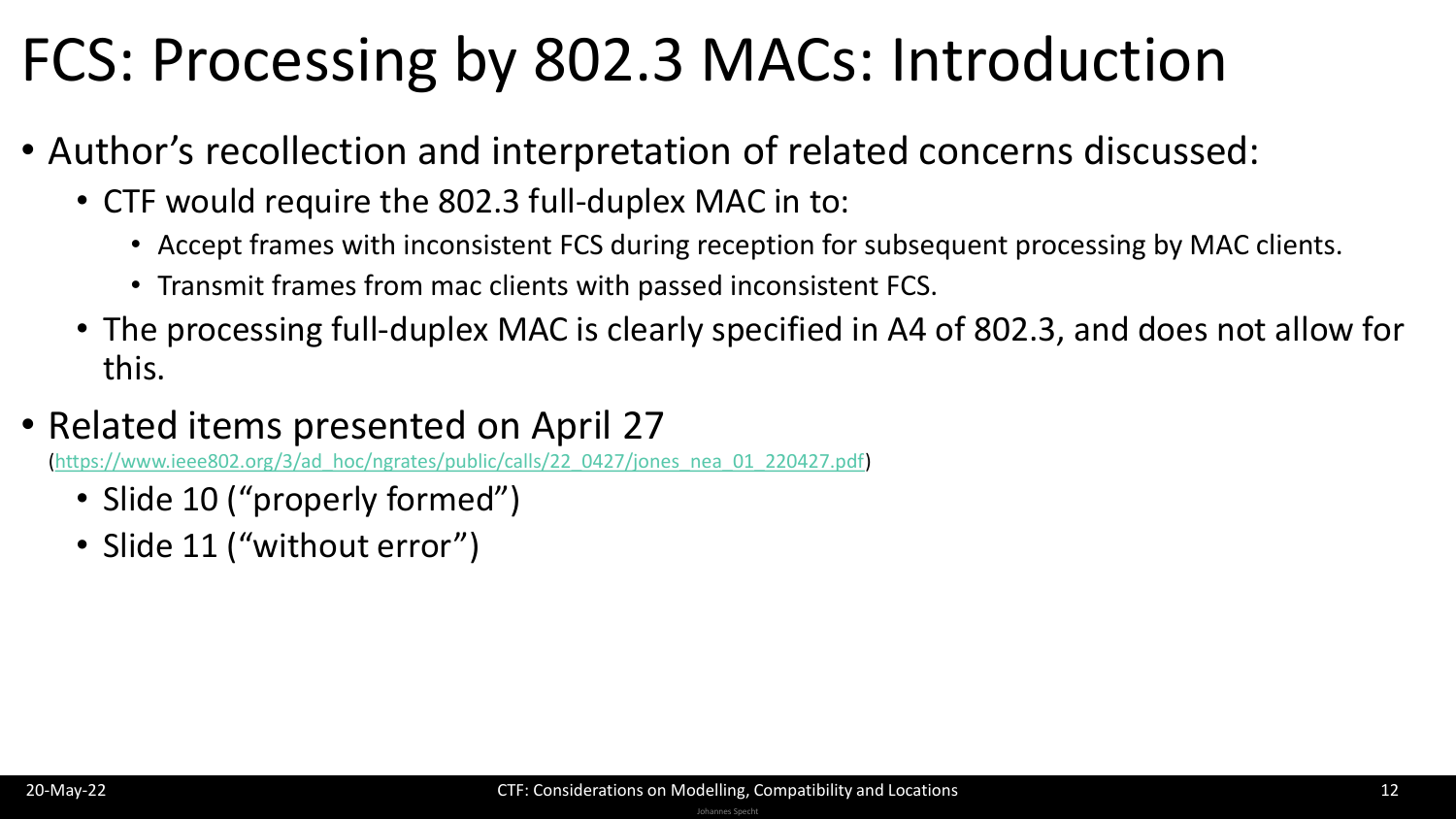### FCS: Processing by 802.3 MACs: 4A of 802.3

- References in IEEE Std 802.3
	- 802.3, 4A.2 (precise specification of the full-duplex MAC/Pascal model)
		- 802.3, 4A.2.9 (Frame reception)
			- Received frames with inconsistent FCS result in properly set output variables of function ReceiveFrame(…) with return value/*ReceiveStatus* = *frameCheckError* or *alignmentError* in function ReceiveDataDecap(…) **The precise specification of the 802.3 full-duplex MAC does not require changes for receiving frames with inconsistent FCS**
		- 802.3, 4A.2.8 (Frame transmission)
			- rame transmissions by function TransmitFrame(…) with input variable *frame\_check\_sequence* set by the MAC client (and *fcsPresent* = *true*) are without further checking whether or not *frame\_check\_sequence* is consistent
			- →**The precise specification of the 802.3 full-duplex MAC does not require changes for transmitting frames with inconsistent FCS**
		- *S*ee also:
			- [Slide 61 of https://mentor.ieee.org/802.1/dcn/21/1-21-0037-00-ICne-ieee-802-tutorial-cut-through-forwarding-ctf](https://mentor.ieee.org/802.1/dcn/21/1-21-0037-00-ICne-ieee-802-tutorial-cut-through-forwarding-ctf-among-ethernet-networks.pdf)among-ethernet-networks.pdf
			- Slide 23ff. of<https://mentor.ieee.org/802.1/dcn/21/1-21-0051-07-ICne-ctf-discussing-next-steps.pdf>

### →**No change of the 802.3 full-duplex MAC precise specification required for processing frames with inconsistent FCS.**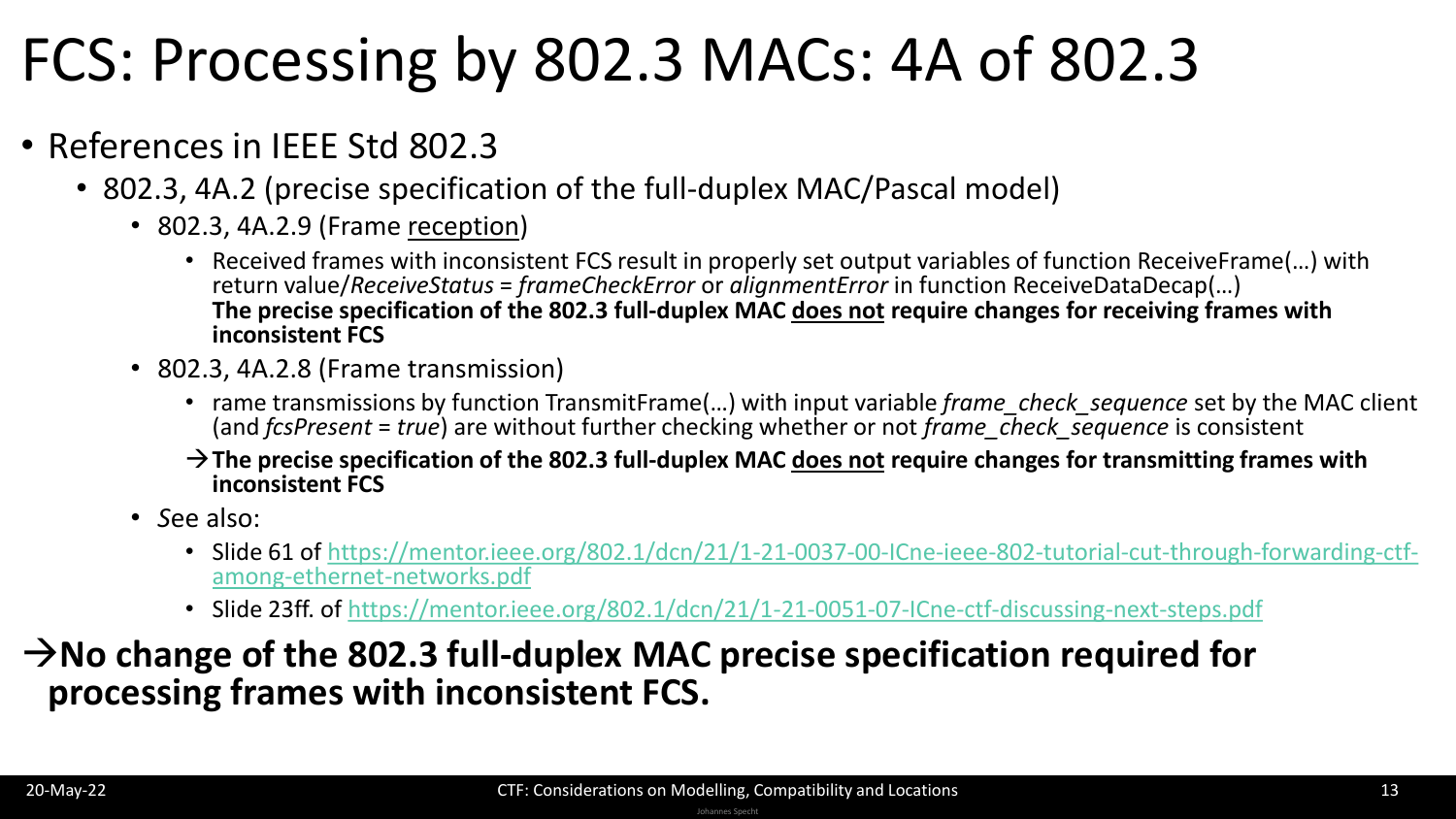# FCS: Passing between 802.3 MACs  $\Leftrightarrow$  MAC clients (bridge)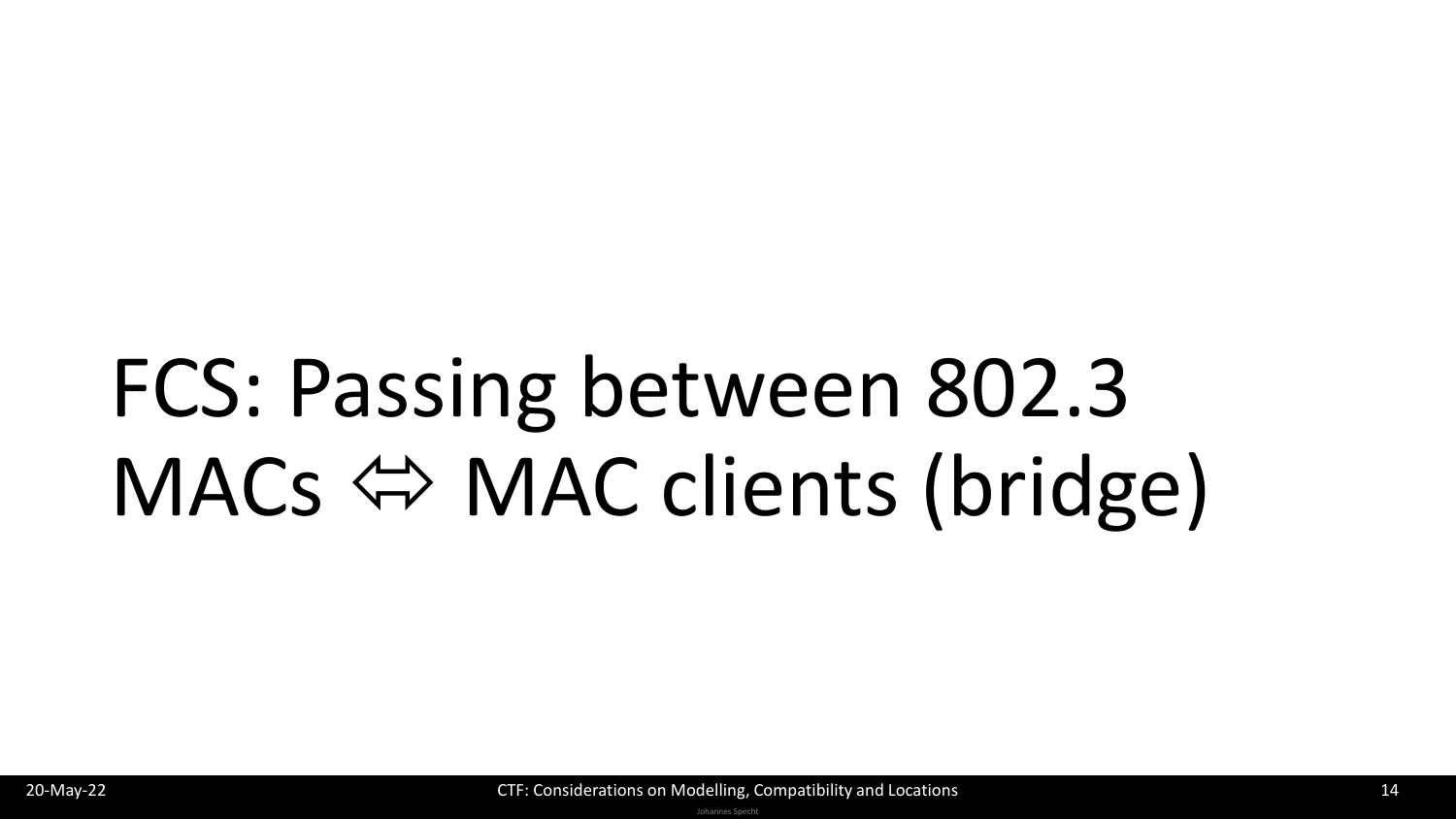### FCS: Passing between MAC  $\Leftrightarrow$  MAC clients: Introduction

- Author's recollection and interpretation of related concerns discussed:
	- 802.1 AC, 11.1 Only frames with consistent FCS cause MUNITDATA indications.
	- 802.3, 2.3.2.3: MA\_DATA indications are only reported to MAC clients with consistent FCS ("received without error") according to 2.3.2.3:

*Such frames are reported only if they are validly formed, received without error, and their destination address designates the local MAC entity.*

- 802.3, 4A.2.9 is defining frame errors (recap).
- Related items presented on April 27

[\(https://www.ieee802.org/3/ad\\_hoc/ngrates/public/calls/22\\_0427/jones\\_nea\\_01\\_220427.pdf](https://www.ieee802.org/3/ad_hoc/ngrates/public/calls/22_0427/jones_nea_01_220427.pdf))

- Slide 6
- Slide 10 ("properly formed")
- Slide 11 ("without error")
- Slide 12
- Slide 13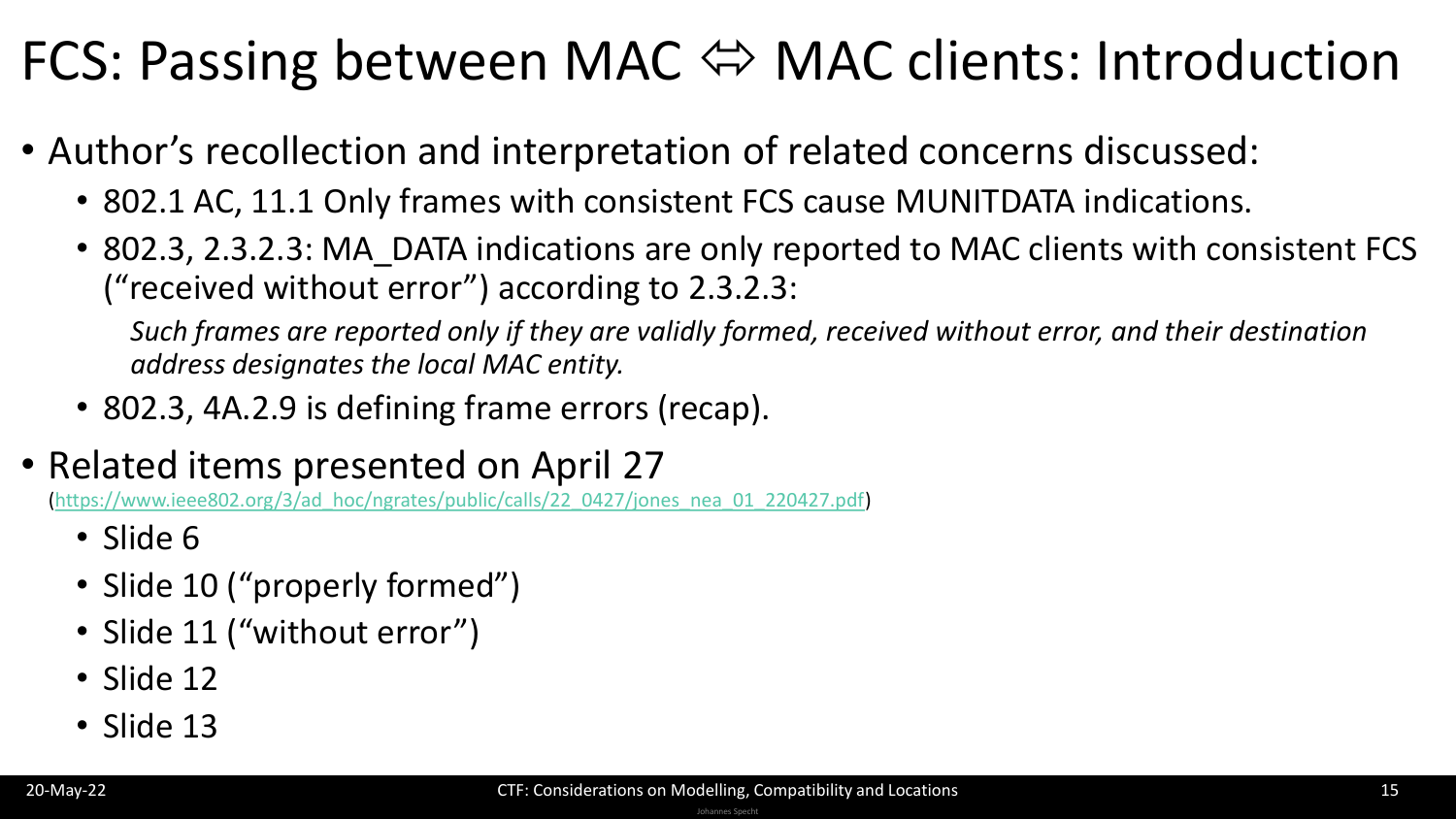### FCS: Passing between MAC ⇔ MAC clients: 802.1AC

- P802.1DU (new base standard) could deviate from 802.1AC with regard to the definition frames with error, but it seems this is not needed.
- 802.1AC, 11.1
	- *Each M\_UNITDATA indication corresponds to the receipt of an error-free MAC frame from a LAN*
	- → **No M\_UNITDATA indication for frames in error**
- ... 802.1AC, 2<sup>nd</sup> paragraph in clause 13
	- All error-free received user data frames give rise to M UNITDATA indication *primitives. A frame that is in error, as defined by the relevant MAC specification, is discarded by the MAC entity without giving rise to any M\_UNITDATA indication.*
	- →**Definition of "frame in error"/"error free frame" per MAC standard (e.g., 802.3), not 802.1AC**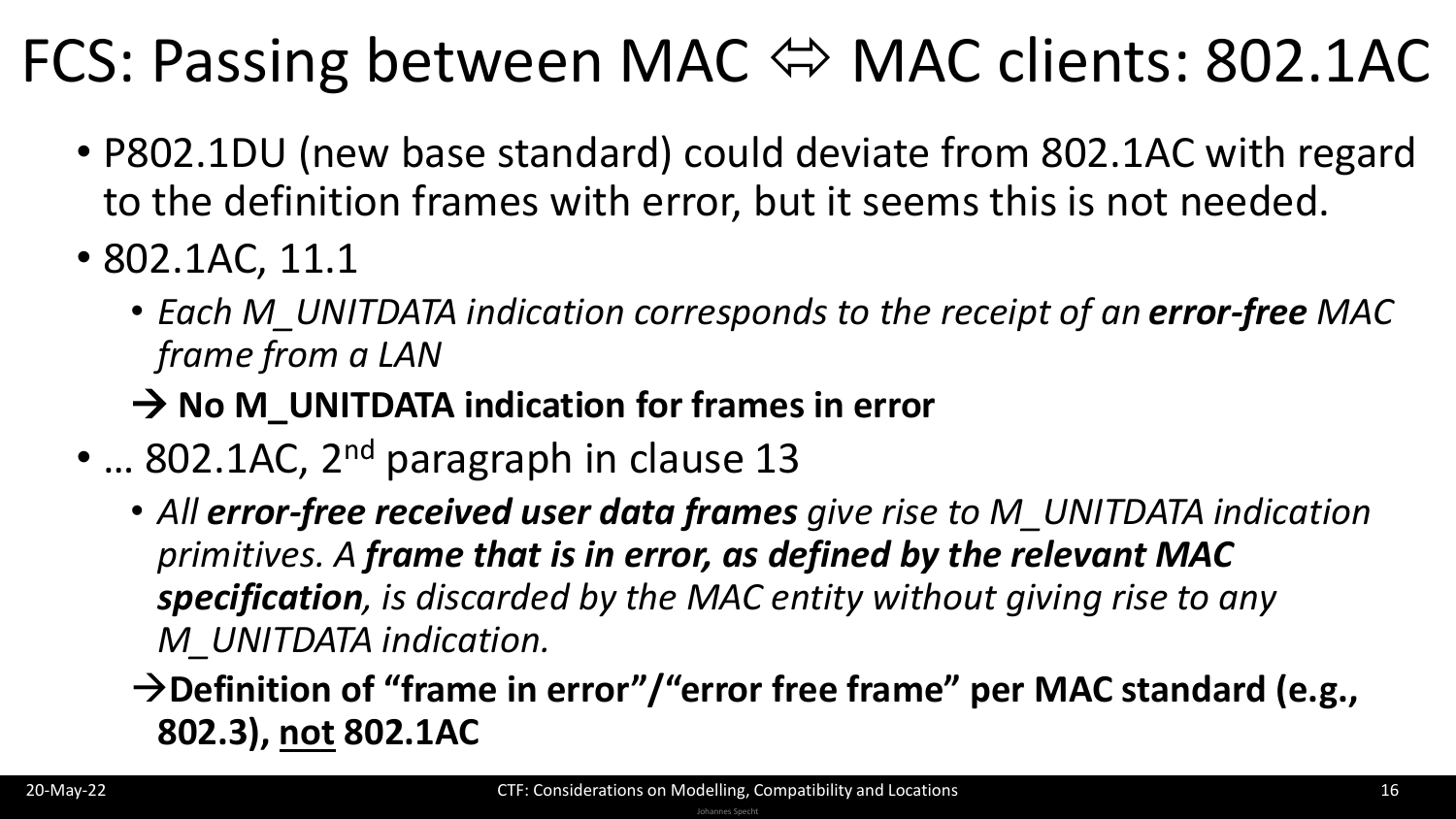### FCS: Passing between 802.3 MACs  $\Leftrightarrow$  MAC clients: 802.3

From 2.3.2.3 of 802.3: *Such frames are reported only if they are validly formed, received without error, and their destination address designates the local MAC entity.*



- Recap (prev. slides):
	- *Allowing 0-time between M\_UNITDATA indication and CTF frame indication would allow conformance of P802.1DU and existing S&F implementations*
	- *No change of the 802.3 full-duplex MAC precise specification required for processing frames with inconsistent FCS.*

#### → **Clarification desirable (802.3WG):**

- Is 4A.2.9 defining "received without error" (i.e., excludes frames with inconsistent FCS)or is there another definition meant in 2.3.2.3 of 802.3?
- Is the statement from 2.3.2.3 in conflict with the precise specification of the 802.3 full-duplex MAC/what is the relationship between both?
- Does 2.3.2.3 apply for Bridges at all (due to "destination address designates the local MAC entity")?
- Are there other statements in 802.3 (outside of 4A) similar to the one in 2.3.2.3?

#### → **Does not matter at all for case 0-time between M\_UNITDATA indication and CTF frame indication:**

→ Even if frames with inconsistent FCS would be included in "frames in error", CTF frame indication and M\_UNITDATA indication **could be 100% identical**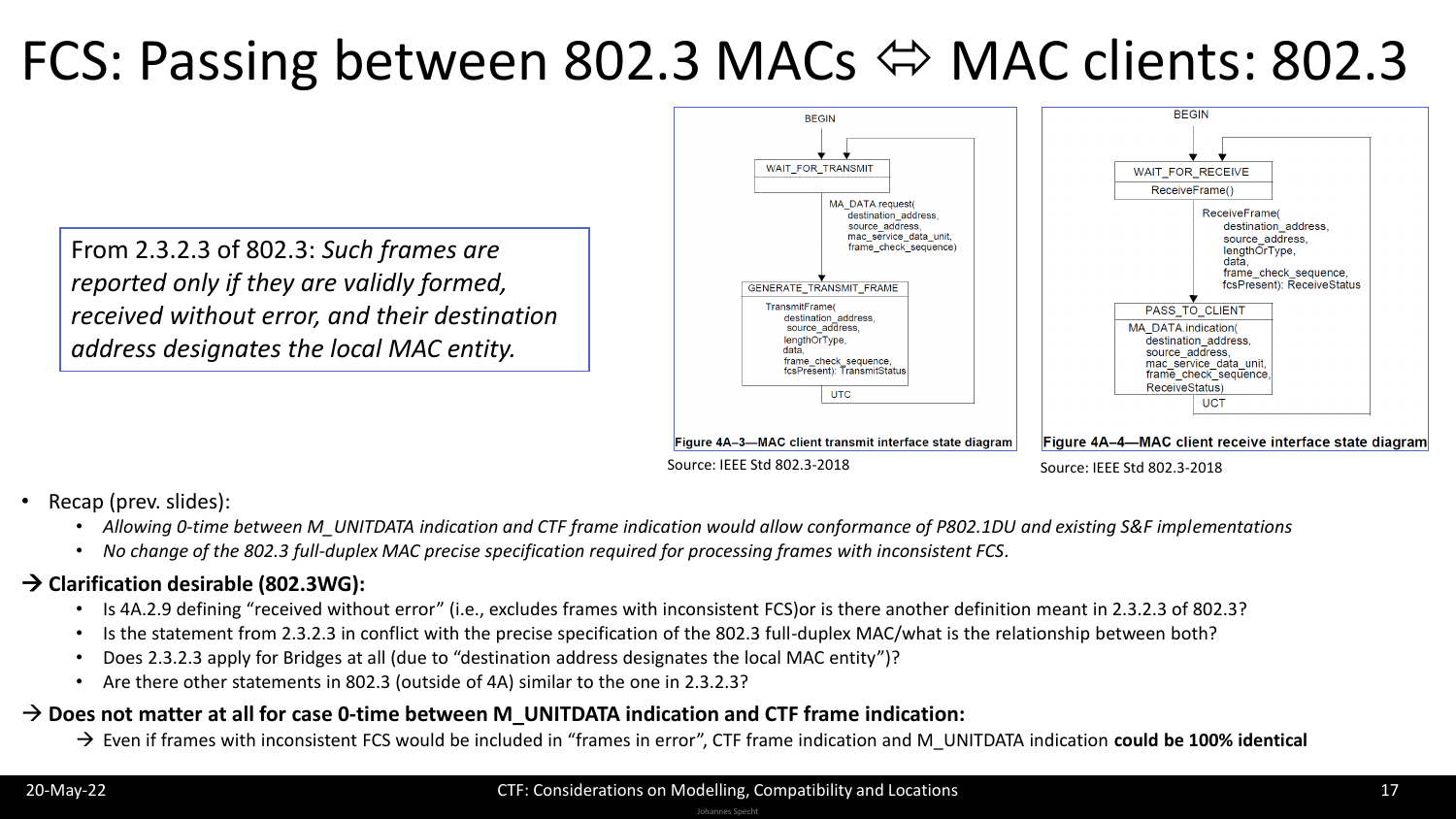### Summary, Conclusion & Proposals for WG 802.1

| <b>Aspect</b><br><b>Topic</b>                                                                         | <b>Modelling:</b><br><b>Existing 802 Stds</b> | <b>Modelling:</b><br>New 802 Stds on CTF | <b>Conformance/Compat.:</b><br><b>Existing S&amp;F Impl.</b> | <b>Conformance/Compat.:</b><br><b>Existing CTF Impl.</b> |  |                                                                         |
|-------------------------------------------------------------------------------------------------------|-----------------------------------------------|------------------------------------------|--------------------------------------------------------------|----------------------------------------------------------|--|-------------------------------------------------------------------------|
| Main CTF operation                                                                                    | Χ                                             | X                                        | A                                                            | [X]                                                      |  |                                                                         |
| Frames with inconsistent FCS:<br>Processing by 802.3 MACs                                             | $\mathsf{X}$                                  |                                          | X                                                            |                                                          |  | Stds 802, 802.1Q,<br>802.1AC and MAC                                    |
| Frames with inconsistent FCS:<br>Passing between 802.3 MACs<br>$\Leftrightarrow$ MAC clients (bridge) | $\sf X$                                       |                                          | X                                                            |                                                          |  | Stds (802.3)                                                            |
| Frames with inconsistent FCS:<br>"FCS stomp" variations                                               |                                               | $\times$                                 |                                                              | $\times$                                                 |  | -"New Features" for CTF<br>-No existing 802 Stds<br>-Only for diagnosis |
| Management counters                                                                                   |                                               | $\times$                                 |                                                              | $\chi$                                                   |  |                                                                         |
| Locating CTF in IEEE 802<br>WGs/projects                                                              |                                               | $\times$                                 |                                                              |                                                          |  | P802.1DU, MAC WGs?                                                      |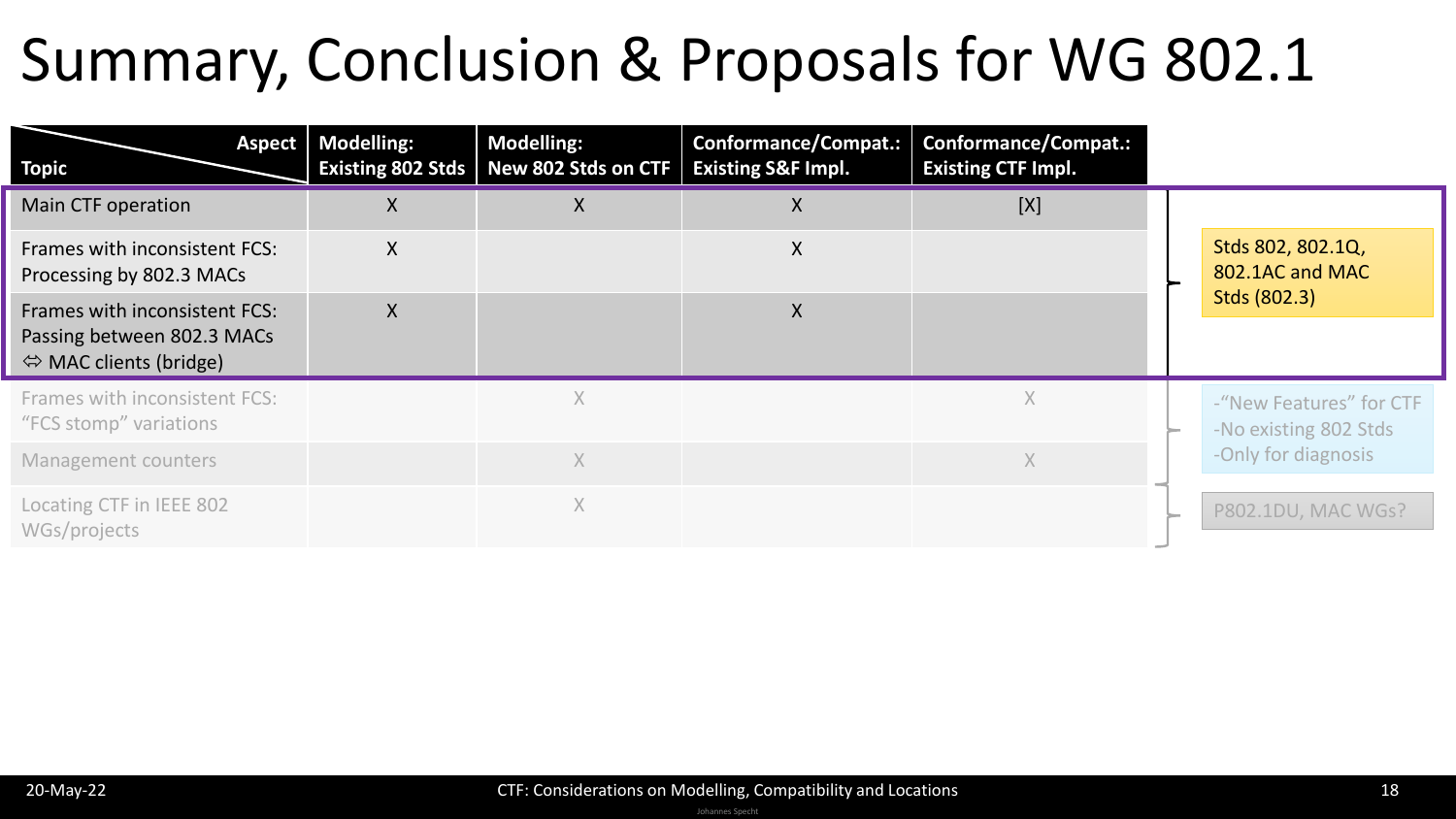### Summary & Conclusion

- Modelling a new CTF frame indication by look-ahead, at the time of M\_UNITDATA.indication or earlier, is an approach to realize the main CTF operation in P802.1DU
	- Treats frames as atomic unit
	- Allows CTF, but does not enforce it (allows compatibility of existing S&F implementations with P802.1DU)
	- CTF main operation would be a new optional feature in P802.1DU, but not mandatory (like new shapers in 802.1Q)

#### →**No change of MAC Stds (802.3) would be mandatory for compatibility to P802.1DU**

- Processing frames with inconsistent FCS
	- The 802.3 full-duplex MAC precise specification does this already

→**No change of the 802.3 full-duplex MAC precise specification would be required**

- Passing frames with inconsistent FCS between 802.3 full-duplex MAC and MAC client (bridge)
	- The 802.3 full-duplex MAC precise specification does this already
	- Other statements in Std 802.3 (at least 2.3.2.3) require clarification, however, …
	- … the outcome does not matter for case CTF frame indications at the time of the associated M\_UNITDATA.indications.

→ **No change of MAC Stds (802.3) would be required**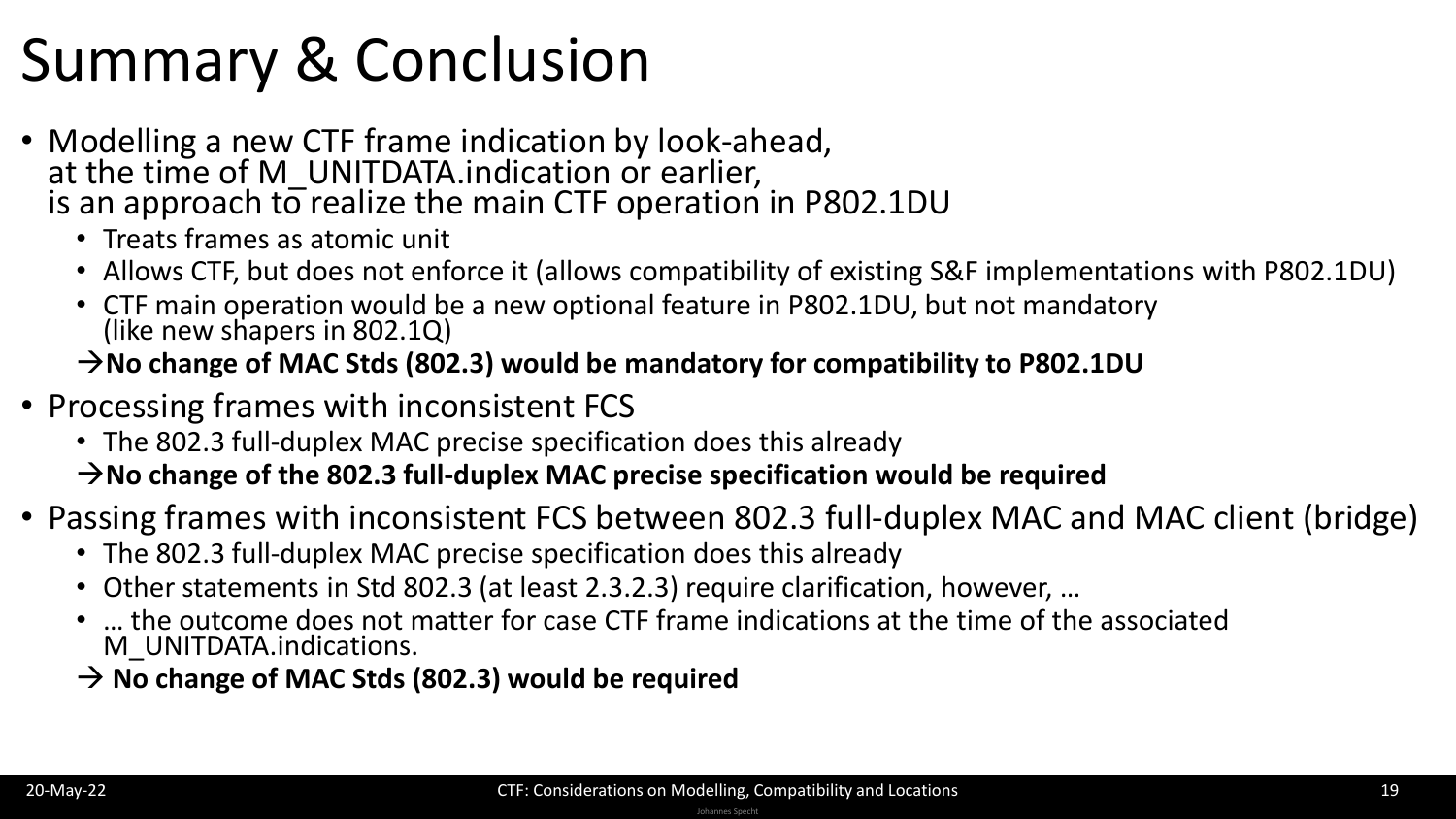### Proposals for WG 802.1 (for Discussion in Nendica)

- Latest PAR&CSD drafts of P802.1DU
	- PAR:<https://www.ieee802.org/1/files/public/docs2022/du-draft-PAR-0122-v01.pdf>
	- CSD: <https://www.ieee802.org/1/files/public/docs2022/du-draft-CSD-0122-v01.pdf>
- PAR: Update the scope (5.2) add a definition of the modelling to the scope of P802.1DU, enable CTF

*"This standard specifies Cut-Through Forwarding (CTF) in Bridges based on the IEEE Std 802.1Q Bridge architecture. CTF Bridges interconnect individual IEEE 802 Local Area Networks (LANs) via different or identical Media Access Control (MAC) methods.* 

*This standard models the CTF operation, frame transmission start before frame reception completed, by lookahead functions (similar to prescient functions established in 802.3) that (a) enable the CTF operation in bridges that support it, and (b) allow compatibility to this standard of bridges that do not support it.*

*For bridges that support the CTF operation, this standard specifies additions to the procedures in published IEEE 802.1 Stds, including 802.1Q, 802.1AC, 802.1CB, for processing frames that are subject the CTF operation.*

*This standard also specifies requirements and recommendations for the usage of CTF in bridged networks including IEEE Std 802.1Q bridged networks."*

### • CSD: Change compatibility (1.2.2)

- *"Will the proposed standard comply with IEEE Std 802, IEEE Std 802.1AC and IEEE Std 802.1Q?"* →*"NoYes"*
- "If the answer to a) is no, supply the response from the IEEE 802.1 WG."  $\rightarrow$  empty